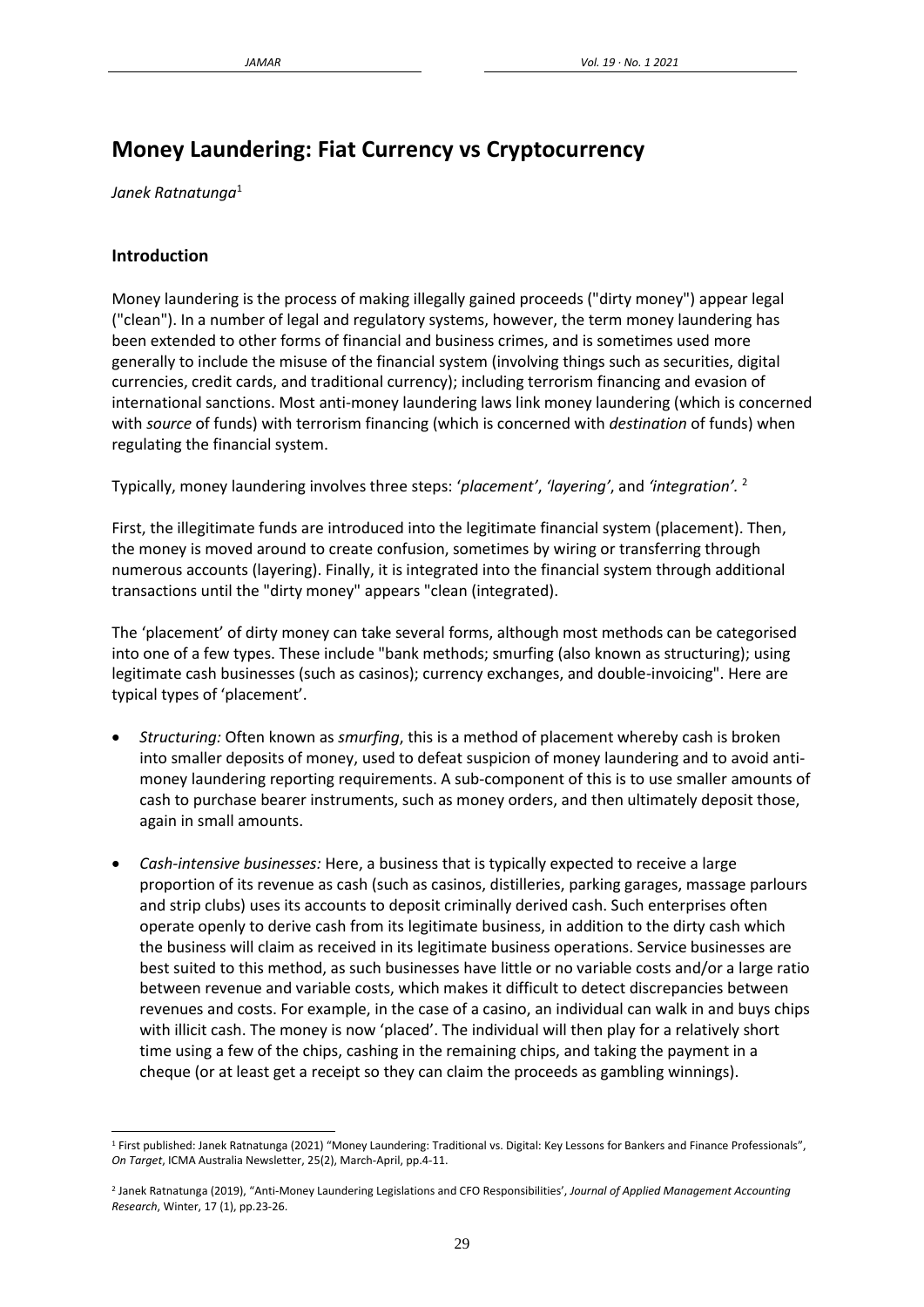• *Bulk cash smuggling:* This involves physically smuggling cash to another jurisdiction and depositing it in a financial institution, such as an offshore bank, with greater bank secrecy or less rigorous money laundering enforcement.

The following methods of 'placement' are used when a corporate entity is used either knowingly or unknowingly:

- *Shell companies and trusts:* Trusts and shell companies disguise the true owner of money. Trusts and other corporate vehicles, depending on the jurisdiction (such as in the State of Delaware, USA), need not disclose their true, beneficial owner. Such companies are sometimes referred to as *ratholes*.
- *Round-tripping:* Here, money is deposited in a controlled foreign corporation offshore, preferably in a tax haven where minimal records are kept, and then shipped back as a foreign direct investment, exempt from taxation. A variant on this is to transfer money to a law firm or similar organisation as funds on account of fees, then to cancel the retainer and, when the money is remitted, represent the sums received from the lawyers as a legacy under a will or proceeds of litigation.

Other methods of money laundering are as follows:

- *Buy Real Estate:* Corporations or individuals purchases real estate with illegal proceeds and then sells the property. The proceeds from the sale look like legitimate income. Alternatively, the price of the property is manipulated: the seller agrees to a contract that underrepresents the value of the property and receives criminal proceeds to make up the difference.
- *Assigning Life Insurance Policies:* The assignment of insurance is the transfer by the holder of a life insurance policy (the assignor) of the benefits or proceeds of the policy to a lender (the assignee), for a particular reason such as a collateral for a loan. In the event of the death of the assignor, the assignee is paid first and the balance (if any) is paid to the policy's beneficiary. In the case of money laundering, a policy is assigned to unidentified third parties and for which no plausible reasons can be ascertained.
- *Trade-based laundering:* This involves under or overvaluing invoices to disguise the movement of money.
- *Black salaries:* A company may have unregistered employees without a written contract and pay them cash salaries. Dirty money might be used to pay them.

The ultimate method to set-up a money laundry is to *Capture a Bank.* Here, money launderers or criminals buy a controlling interest in a bank, preferably in a jurisdiction with weak money laundering controls, and then move money through the bank without scrutiny.

There are many examples from around the world where individuals have started the 'placement' of dirty cash via slot machines; moved on to buy the entire casino to make it easier to 'place' larger sums of dirty cash; then purchased other legitimate businesses to 'layer' the dirty money with the clean money; and ultimately 'integrated' the washed money by purchasing real estate and ultimately, getting a controlling stake in a bank.

In Australia, cash dealers (especially Banks) are required to report international funds transfer instructions (IFTIs) and significant cash transactions (SCTRs) to AUSTRAC electronically rather than on paper, where the cash dealer has the technical means to do so, and their reporting volumes exceed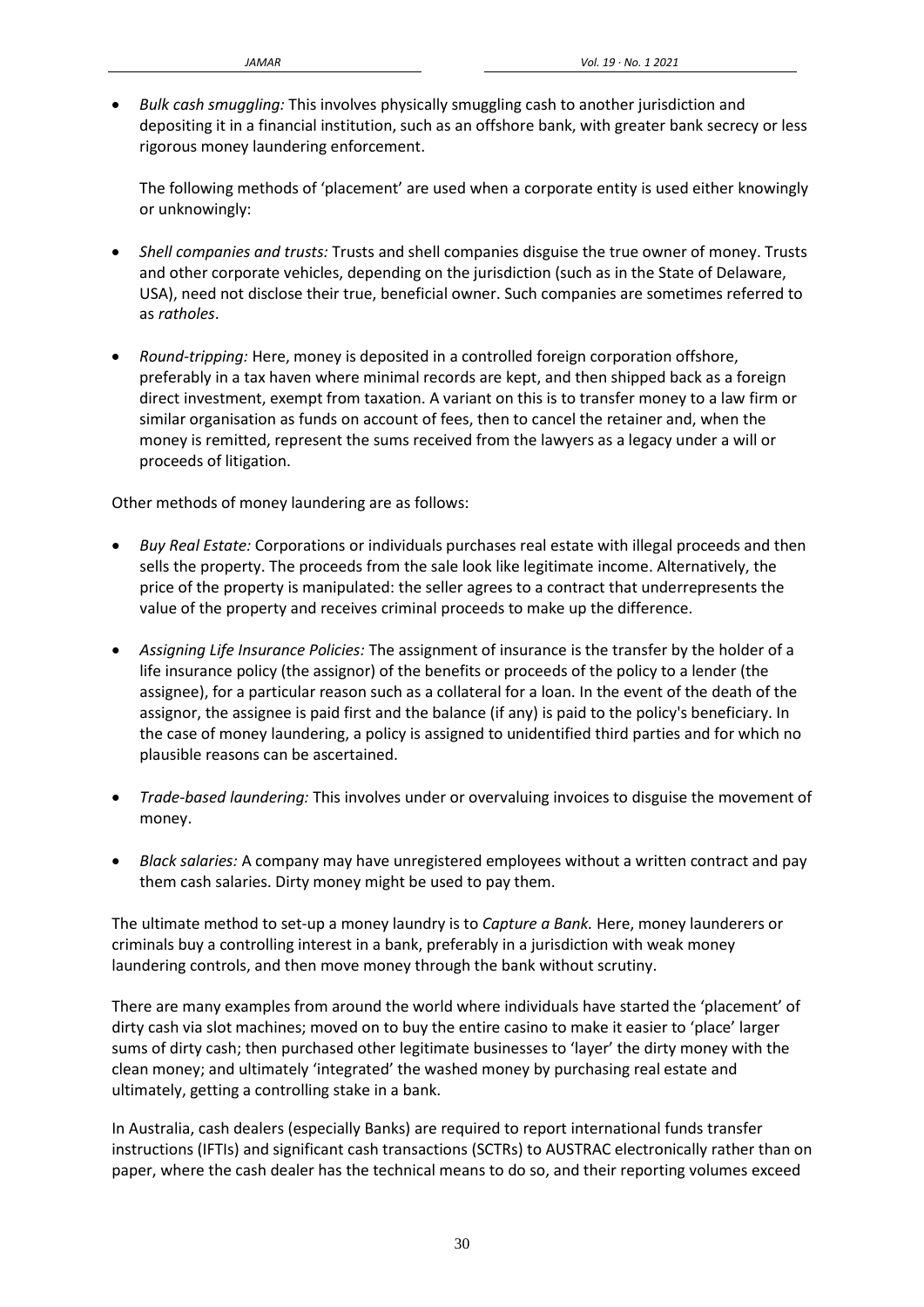*50 forms per year* (all types aggregated). Suspect transaction reports (SUSTRs) may continue to be reported on paper, although this is not AUSTRAC's preference.

In September 2020, AUSTRAC announced that Australia's Westpac bank will pay A\$1.3 billion - the biggest fine in Australian corporate history - for its breaches of anti-money laundering laws and for failing to stop child exploitation payments. This follows AUSTRAC's high-profile investigations into the *Commonwealth Bank of Australia* (See Appendix 1).

In October 2020, it was revealed this week that AUSTRAC was investigating casino operator Crown for potential breaches of Australia's anti-money laundering and counter-terrorism financing laws; especially looking at "gaps" in regulations around casinos and junket operators. The report outlining the money laundering operations of the *Crown Casino* was released in February 2021.<sup>3</sup> (See Appendix 2).

# **Use of Lawyers and Accountants**

In October 2020, *media in Australia and USA* revealed how a secretive international operation is targeting dozens of Australian taxpayers who use a Puerto Rican bank, Euro Pacific, co-owned by American celebrity business figure Peter Schiff. The reports sparked concerns with Australia's financial crimes watchdog AUSTRAC that lawyers and real estate agents are being used for money laundering. Following this, an investigation was launched by AUSTRAC to track the lawyers and accountants who have recommended to Australians that they use the bank.

There was some evidence that laundered money was being 'integrated' in the trust funds of lawyers, accountants, and real estate agents to buy legitimate assets such as real estate and share investments. Some of these professionals were being unwittingly used to avoid money laundering detection; but there were also those who are intentionally involved in criminal activity.

The revelations sparked renewed calls from financial crime experts for the federal government to introduce long-stalled laws that would force lawyers, accountants, and real estate agents to report their clients to authorities if they move money in a suspect fashion, including offshore. If this legislation is passed it would include a requirement to submit suspicious matter and transaction reports. In 2018, lawyers, accountants and real estate agents successfully lobbied for the regulations not to apply to them. 4

## **The Importance of Strong KYC Processes**

KYC is a term used to refer to the bank and anti-money laundering regulations which governs these activities. KYC processes are being employed by companies of all sizes for the purpose of ensuring their proposed agents, consultants, or distributors are anti-bribery compliant. KYC is the process of a business identifying and verifying the identity of its clients. Banks, insurers and export creditors are increasingly demanding that customers provide detailed anti-corruption due diligence information.

Financial Institutions employ *Know Your Customer (KYC)* processes to confirm the identity of their customer. These processes typically involve the collection and verification of a customer's personally identifiable information (PII)—including, but not limited to, government-issued ID, phone number, email address, physical address, and more.

<sup>&</sup>lt;sup>3</sup> Parliament of New South Wales (2021), "Report of the Inquiry under section 143 of the Casino Control Act 1992 (NSW), dated (Volumes One and Two), *House Papers,* Legislative Assembly, February 1st. https://www.parliament.nsw.gov.au/la/papers/Pages/tabled-paperdetails.aspx?pk=79129

<sup>4</sup> Anthony Galloway (2020), "Lawyers, accountants and real estate agents should report suspicious activity: AUSTRAC boss", *The Age,* Business, October 23, p.1,28.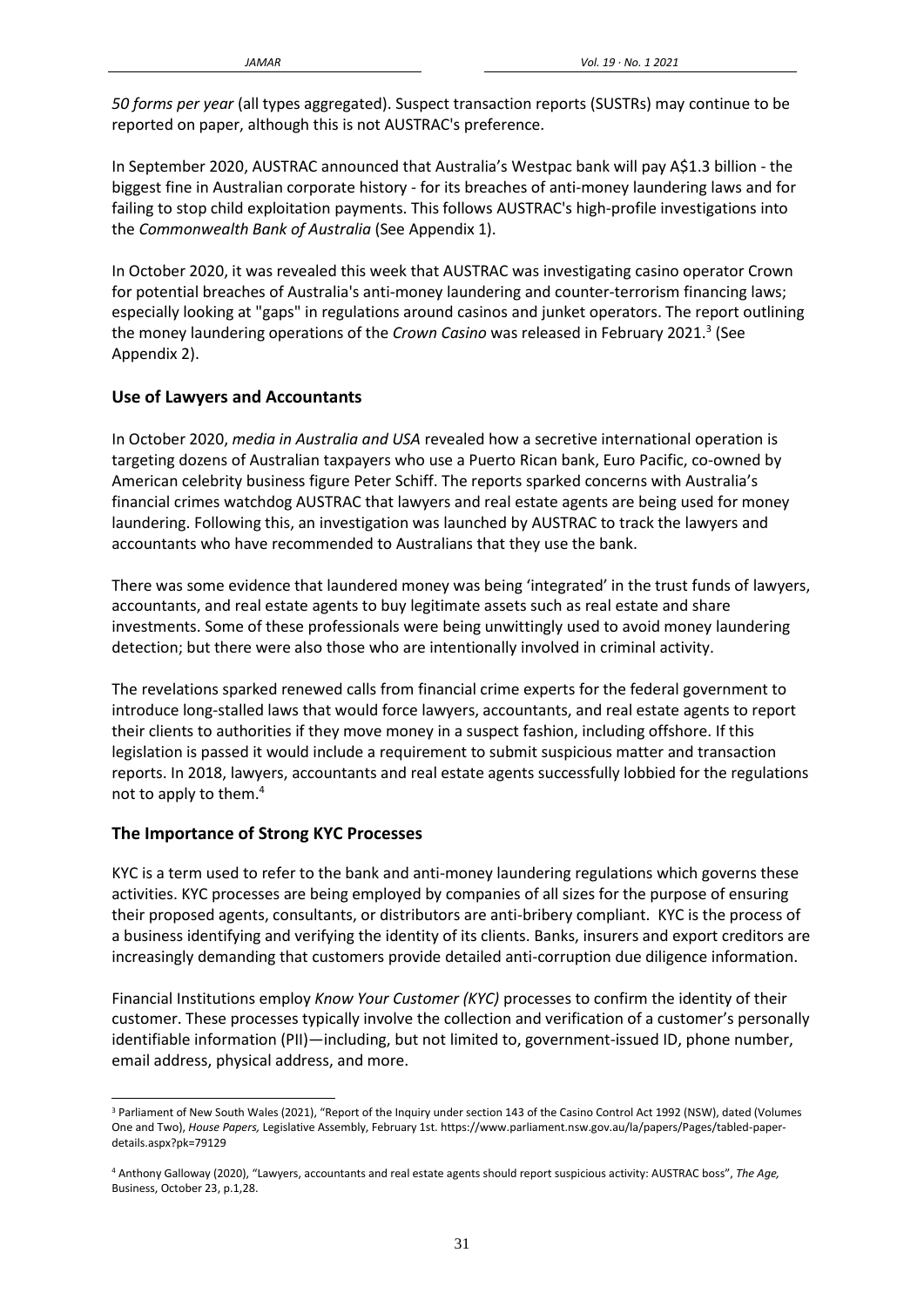Exact KYC requirements vary by jurisdiction, meaning criminals can use *jurisdictional arbitrage* to choose geos with lax KYC procedures to further obfuscate their flow of funds. Strong KYC procedures can mitigate money laundering of both Fiat and crypto currencies.

# **Blockchain and Bitcoin**

Digital tokens (cryptocurrencies) are a new asset class, powered by Blockchain technologies. One of the early cryptocurrencies using blockchain technology was 'Bitcoin'.

A 'Blockchain' is built-up, using a 'Triple-Entry' accounting system. All accounting transactions are recorded in a general ledger (GL). The two standard entries are for receipts (credits) and payments (debits). The third entry, that is unique to a Blockchain is a verifiable cryptographic receipt of the transaction.

As such, unlike a standard GL of today that is kept under the control of one organisation; a blockchain (in its purest form) is a common ledger that is accessible to everyone and controlled by no one. One of a blockchain's distinguishing features is that it locks-in (or "chains") cryptographically verified transactions into sequences of lists (or "blocks"). The system uses complex mathematical functions to arrive at a definitive record of who owns what, when, where and how. Properly applied, a blockchain can help assure data integrity, maintain auditable records, and even, in its latest iterations, render financial contracts into programmable software. *It is a general ledger on steroids.<sup>5</sup>*

## *Is Bitcoin Like Money or Like Gold?*

In other words…is Bitcoin a *'Store of Value'* or a '*Claim upon a Value'* (i.e., a currency) or both?

Often there is a confusion as to what is a *store of value, and what is a measure* of *value*. *Money is not a store of value. It is a measure of (or claim upon) a value.*

Let us take a simple example. Imagine a box of Cadbury's chocolates. That box is a *store of value*. If one opens it and eats all the chocolates, it will not only taste good, but also create energy in one's body. Now imagine a piece of paper next to the box that says *'whoever holds this is entitled to claim this box of chocolates'*. That is a *claim upon a store of value*. If a group of people come to believe in the validity of that claim, the note can be passed around as a means of metaphorically 'transferring' Chocolate value, or – more accurately – to transfer access to a box of chocolates. This note is then a form of money (or currency).

The fundamental difference between the 'note' and the actual 'box of chocolates' can be tested by a simple experiment of incinerating them sequentially. Imagine that you incinerate *only* the box of chocolates in a furnace. Nobody can ever eat it now – and you have destroyed its value. The note is simultaneously rendered meaningless, even though it was not incinerated. It is now just a piece of paper saying you can claim a non-existent thing.

Now imagine that instead of incinerating the box of chocolates, you burn the note instead. The box of chocolates remains intact, and no value has been destroyed. All that has happened it that you have destroyed your claim to that value. This is what happens when your wallet gets stolen, or your bank account is hacked. This is also what happened when the Government of India announced the demonetisation of all Rs.500 and Rs.1,000 banknotes in 2016. The' goods' that Indians could buy before they were demonetised remained; but the notes themselves were rendered meaningless.

<sup>5</sup> Janek Ratnatunga (2020), "Blockchains and the Supply Chain", IN – Ratnatunga, Janek (Editor), *Strategic Management Accounting (4th Edition),* Chapter 15, Quill Press, 310 pp.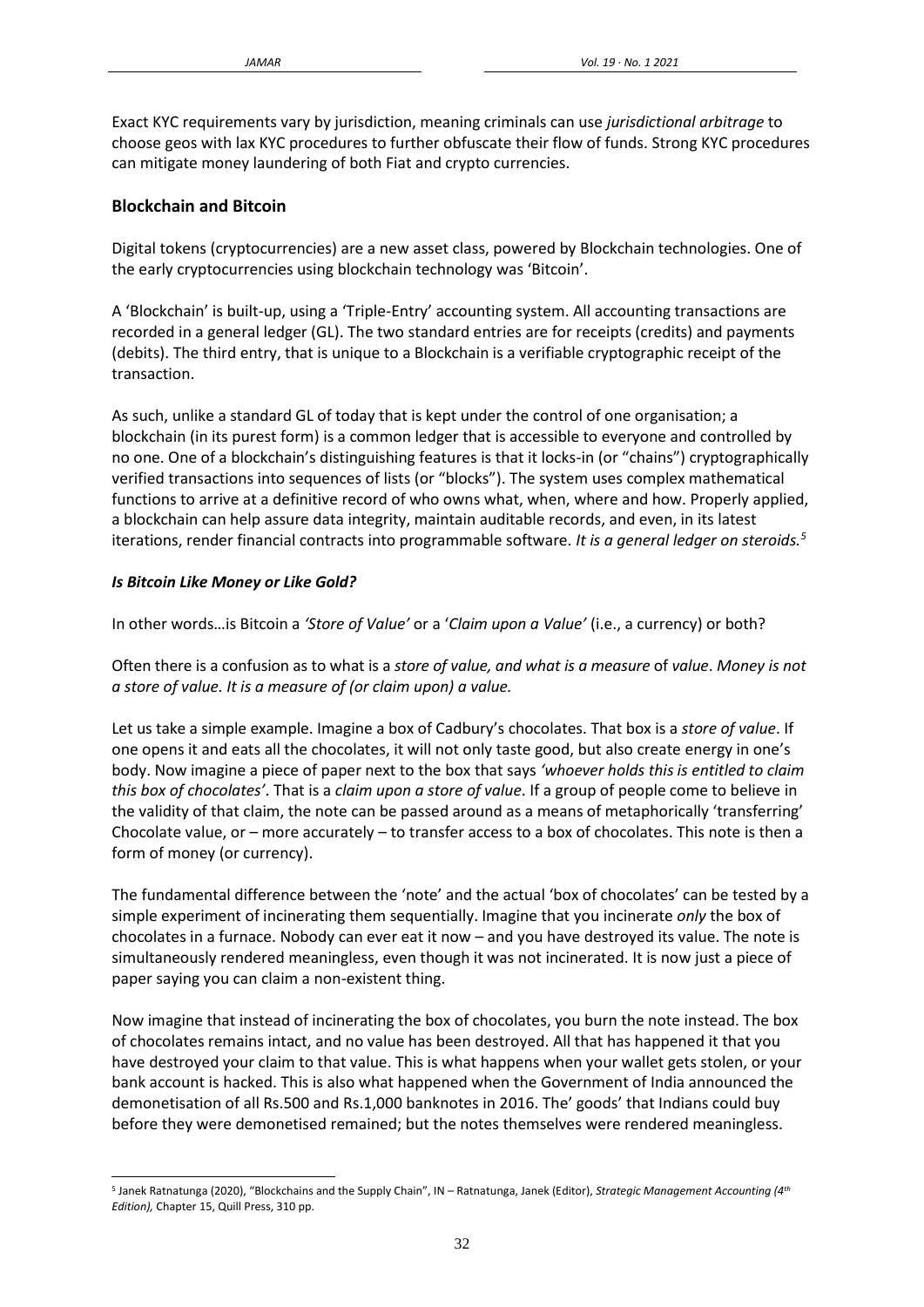Let us now scale up this chocolate vs. note scenario. Imagine a nation of people with the energy, intellect, and resources to make things (e.g., China). This is real productive capacity, and it is a source of real value in the form of real goods and real services. Now imagine a piece of paper (e.g., a US Dollar) that says, *'whoever holds this dollar note is entitled to claim goods and services from the people of any nation'*. That is a claim upon value. Now imagine that 1.4 billion people believe in that claim. A network like that is so powerful that it is in nobody's interest to not believe in the claim.

Most financial advisors will caution you about keeping money under the mattress as cash and will almost always advise you to put any excess money you have into a 'store of value' (gold, real estate, bonds, stocks and shares, etc.). This is the entire driving principle behind the *investment* industry. If money itself were the store of value; *investing* in other assets would make no sense. In investing in 'stores of value', it is worth remembering that it is a 'risk vs. return' relationship. Values can appreciate or depreciate.

But what about investing in other currencies as 'stores of value'? Rather than a box of chocolates, you invest your excess Australian dollars (AUD) in US dollars (USD). At the end of a period, the value of your USD could potentially appreciate or depreciate vis-à-vis the AUD; just like any other store of value.

And what about Gold? True that it is clearly a 'store of value' today, but was it not used as a 'currency' in the past? Can it be both? This then is the confusion we have about 'gold' and its modern-day electronic equivalent, Bitcoin. It all boils down to the 'Trust Model'.

## *Changing the Trust Model*

In the old days, people trusted 'Something' like gold or silver for conducting business. These precious metals were used both as *store of value, and as a measure of value.* People went around buying things that were priced in the weight of gold. But this became highly cumbersome; as the gold nuggets had to be cut into smaller pieces to buy minor items. Thus, it became easier to have coins pressed in gold and other precious metals (e.g., silver) that had a specific weight and thus a specific *measure of value*.

However, rather than having to lug around heavy chests full of gold coins to undertake commerce, governments stepped in with printed paper notes with the promise that they could be exchanged for gold. Thus, gold became a 'store of value' that could be exchanged for paper. The 'trust' model had changed from '*something*' to '*someone*'. The 'someone' was the government.

Paper money was issued based on a *gold* standard in which the standard economic unit of account was based on a fixed quantity of *gold*. Each dollar held, entitled the holder to an equivalent value of gold. In the USA, the mined gold was deposited at Fort Knox, and the quantity of US dollars issued was based on these gold reserves. But the USA moved away from the gold standard in 1970; followed by all other countries. These pieces of paper were called *'Fiat'* money, i.e., *by decree*. The pieces of paper were accepted as money, not because you could exchange it for some underlying asset, but simply because the government decreed it to be money.

Such Fiat money, however, had two drawbacks. One, its control was *centralised*; and two, its supply was, theoretically, *unlimited*. Therefore today, a government simply decides how much and when to print and distribute money without basing it on any reserves it holds, be it gold or any other precious metal. During the Covid-19 pandemic, all governmentsresorted to *quantitative easing*, or colloquially, *money printing*. Paradoxically, in a pandemic and in a global recession, the world is awash with money.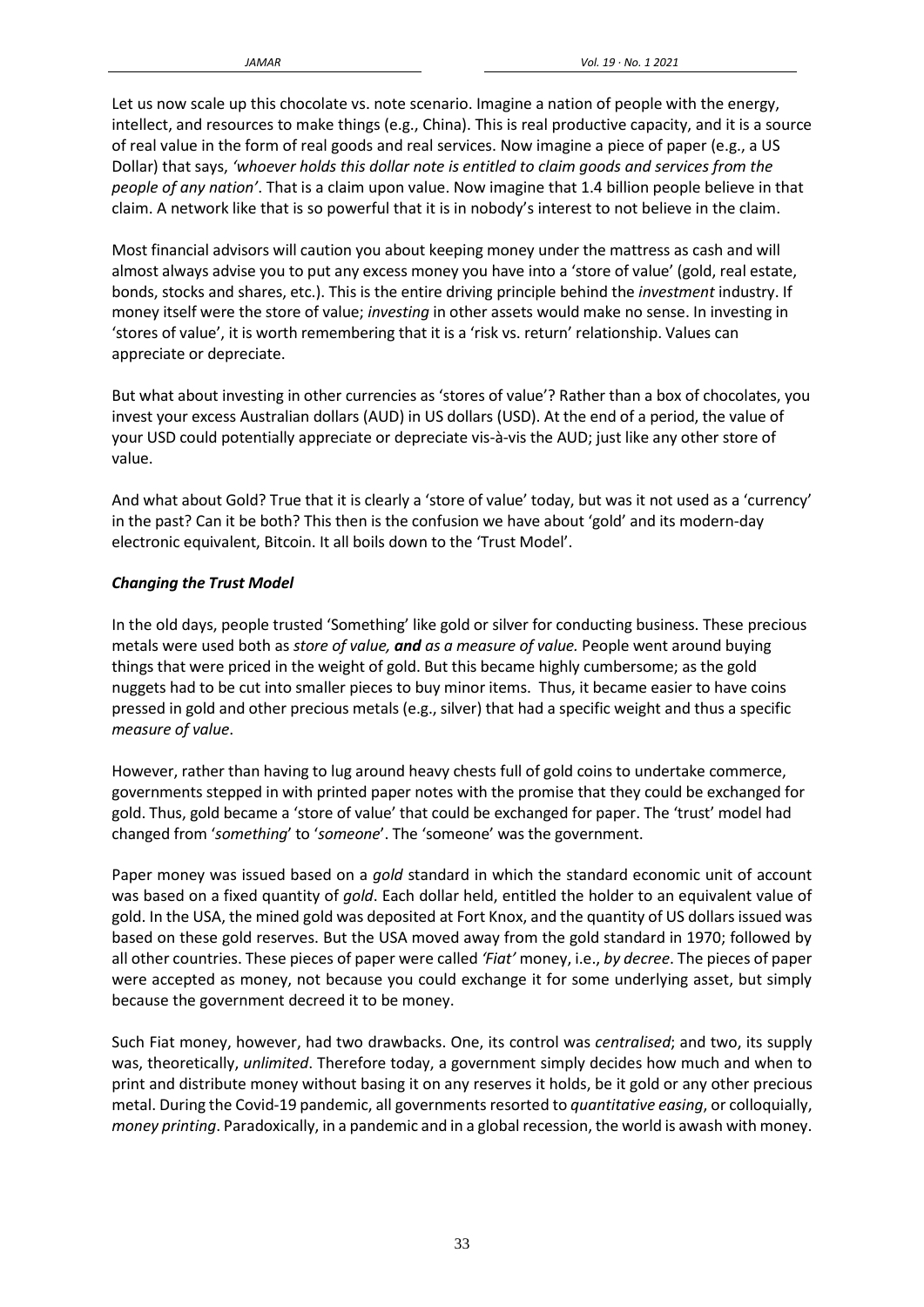#### *Digital Money and the Double-Spend Problem*

Money today is mostly digital. It has been digital well before the advent of Bitcoin. Credit card companies have been creating digital money for over 50-years, by giving you a spending limit on your cards. Governments undertake quantitative easing not by printing physical money, but by electronically crediting bank accounts. The problem is the counterfeiting of money. Whilst physical money has quality related barriers that limit counterfeiting, digital money can be copied millions of times without any loss of quality. This is called the "double-spend problem".

The solution was of course a 'centralised solution'; all transactions are recorded in a banks or financial institution's centralised *bank ledgers* that the public has no access to, and therefore cannot duplicate.

This 'centralised solution' is not without its drawbacks. It can be subjected to *fraud* (e.g., Wells Fargo uncovered 1.4 million fake accounts set-up by employees in 2017); or it can be *mismanaged* (as what happened in the 2008 sub-prime fiasco); or the central authority may simply *cancel* the currency note making one unable to make a claim on a value (as what happened to the Rs. 500 and 1,000 notes in India in 2016).

This is where Bitcoin comes in. It offers a decentralised solution to the "double-spend problem" by using blockchain technology. [See Appendix 3 on *Bitcoin Mining* and Appendix 4 on *Buying and Selling Bitcoins and Withdrawing funds*].

To take down bitcoin, one would need to take down the blockchain of 1,000s of computers. Also, the transactions are both verifiable and transparent to all. There are no 'coins' in bitcoin, only rows of transactions, which showsthe movement of bitcoins between *digital wallets*(see Figure 1). The names of the owners of the wallets remain anonymous to the public, however (more on the extent of anonymity later).

| <b>Blockchain.com</b><br>Wallet<br>Exchange<br><b>Explorer</b>   |       |                 | <b>Buy Bitcoin</b><br><b>Trade</b> |
|------------------------------------------------------------------|-------|-----------------|------------------------------------|
| <b>Unconfirmed Transactions @</b>                                |       |                 | ON<br>OFF                          |
| Hash                                                             | Time  | Amount (BTC)    | Amount (USD)                       |
| 7501dc2c2482a8593f082246d5a1a56711535c4ffe80d3192e8acb72359c5d41 | 19:57 | 0.00175634 BTC  | \$88.30                            |
| fba3f032c3802b48479843be1b3e33c15c7db4014b2b50902b08db5d07d28316 | 19:57 | 0.40083735 BTC  | \$20,151.17                        |
| e5875208db64b735505d636a2e4839aa17f6d010f86489d0ae06ea4afb3bba43 | 19:57 | 0.00182759 BTC  | \$91.88                            |
| 298331473fa4407b64a179a778f7287e68fd826eed1a4ba674f6c66c7d798191 | 19:57 | 0.00127523 BTC  | \$64.11                            |
| 3adae4edd4ea92191694e4d9adca38a1906ed3af50a02e59f03b7fb121b63685 | 19:57 | 0.02095796 BTC  | \$1,053.61                         |
| 4a1881f4f7e62c5bd495be3f3f8591d36ccdf166f634b77d3dc08a9868d4fc4e | 19:57 | 5.08952622 BTC  | \$255,864.12                       |
| 76290c782734dd769bbd1ef12c9bf332c9c2aff00cf3e3855644ae9e8f94568c | 19:57 | 10.97506842 BTC | \$551,746.10                       |

**Figure 1: Bitcoin Transactions on the Blockchain**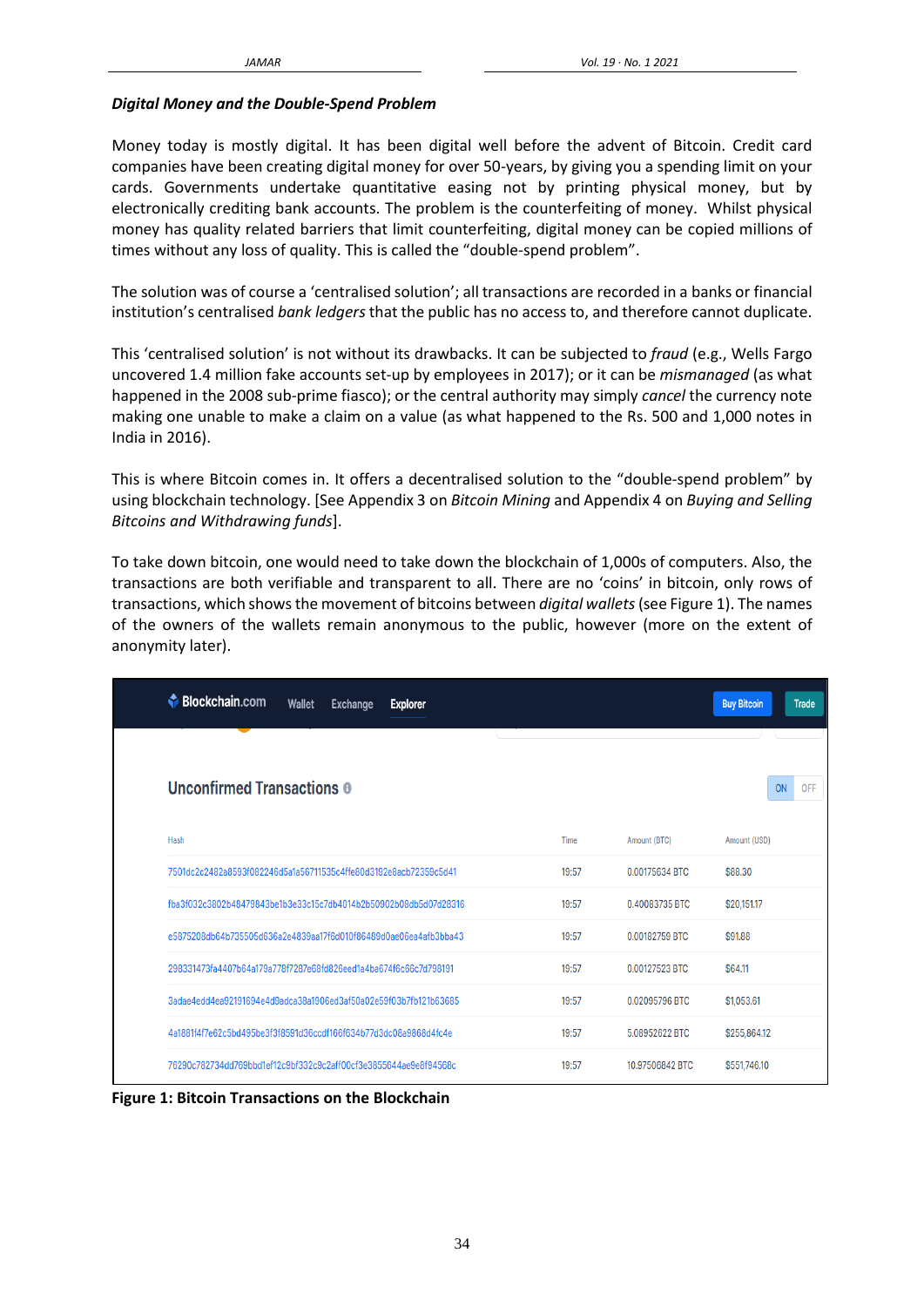#### **Money Laundering and the Cryptocurrency Industry**

Cryptocurrency exchanges and ATMs are examples of Virtual asset service providers (VASPs) that conduct one or more of the following activities or operations:

- exchange between virtual assets and fiat currencies;
- exchange between one or more forms of virtual assets;
- transfer of virtual assets;
- safekeeping and/or administration of virtual assets or instruments enabling control over virtual assets; and
- participation in and provision of financial services related to an issuer's offer and/or sale of a virtual asset.

Along with the traditional money laundering schemes facilitated by the traditional banks, the cryptocurrency industry has also been criticized for being a tool for money laundering. However, the statistics give a different picture. It is estimated that only 1.1% of all cryptocurrency transactions are illicit. During its early days, Bitcoin was widely associated with the Silk Road, an online dark-net marketplace, where users could purchase weapons and illegal drugs anonymously. [More on this later].

Contrary to popular opinion, it is quite easy to link Bitcoin transactions together in order to identify a user. Even though the Bitcoin network is rapidly growing, 42 million Bitcoin wallets and counting, it is becoming increasingly possible with *FinTech* and *RegTech* software to track transactions on public blockchains.<sup>6</sup> This should be obvious, considering that public blockchains are totally transparent and browsable by *anyone*, while private banking transactions remain hidden in plain sight.

Still, criminals are constantly caught for using Bitcoin in illicit activities because they do not understand that Bitcoin *is not anonymous*. In fact, there are barely any cryptocurrencies on today's market that are capable of masking identities when sending, receiving, and spending cryptocurrency*, provided the cryptocurrency exchanges have properly followed KYC regulations. This is the key proviso.*

#### **KYC in Virtual Asset Service Providers (VASPs)**

As well as all types of online agents, from ecommerce to banking, crypto exchanges must meet the same requirements of all those regulations affecting them on AML (Anti-Money Laundering) and customer identity verification.

The implementation of AML controls and KYC processes is essential for these platforms to operate online with guarantees and security. One can recognise a baseline cryptocurrency exchange when it complies with current regulations and regulatory standards. This implies having established processes and controls oriented towards:

- A KYC (Know Your Customer) process suitable for customer onboarding.
- AML controls and checks.
- A high-security identity verification process.
- SCA (Strong Customer Authentication) protocols on multiple-factor authentication strategies.

<sup>6</sup> Janek Ratnatunga (2019), 'The Rise and Rise of RegTech: Does it spell the End of the Annual Audit?", *Journal of Applied Management Accounting Research*, Winter, 17(1), pp. 27-29.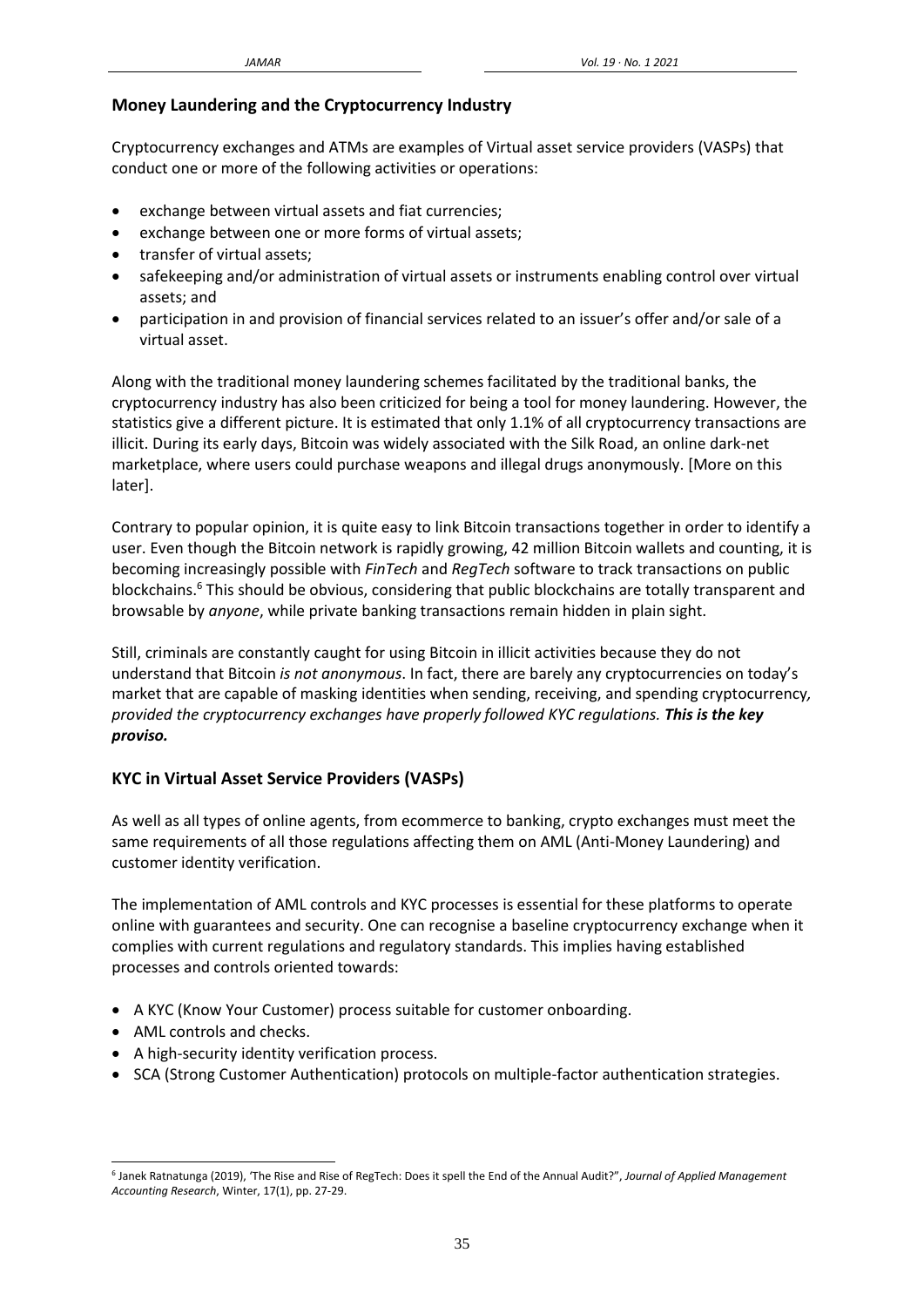Mr. Chanpeng Zhao "CZ", the Founder & CEO of *Binance*, the largest cryptocurrency exchange by volume in the world, was interviewed by *Forbes magazine* to get his take on money laundering both in the traditional and the digital finance worlds.<sup>7</sup> He said:

"*We live in a complex world, where one country may view an act as criminal and the other may not. A lot of people have a black and white view, but the world is actually grey. Not all banks are innocent and not all crypto companies are bad."*

*"If you are using Bitcoin, it is a transparent ledger. Once you have a few transactions, you can trace the funds all the way back to where the coins were mined. So, in this way, blockchain actually provides a very transparent ledger for everyone to analyse. If you piece together a few data points and do a cluster analysis, it is not that hard for an algorithm to analyse the origin. Privacy coins are harder to track, but their market cap is not that high, making larger transactions more difficult. So, to be honest, it is much easier to make illicit transactions using fiat than using crypto."*

He was of the view that the volume of illicit transactions in crypto versus fiat was probably about thousand times less; because any meaningful amount of money is extremely hard to move in crypto anonymously.

*"The cryptocurrency market cap is so small, that if you are moving a \$100 million dollars, you cannot do so without going through a centralised exchange, making it even easier to trace."*

However, despite these strong words rejecting large-scale money laundering using Bitcoins, according to a recent report from Cointelegraph, Binance is being sued by the current owners of Zaif, a Japanese cryptocurrency exchange, which was hacked in 2018. The plaintiffs allege that Binance's weak KYC requirements facilitated the laundering of \$60 million stolen from the exchange.<sup>8</sup>

Notwithstanding the outcome of the Binance case, it is clear that not all crypto exchanges comply in the same way with their responsibilities in terms of compliance. VASPs with strong KYC protocols will know the real identities of users complicit in transactions involving stolen or nefariously gained cryptocurrency. Strong KYC procedures should also prevent bad actors from registering with fake credentials, such as synthetic IDs or stolen identities, making the laundering of cryptocurrency much harder. Weak KYC procedures, on the other hand, can easily lead to a VASP becoming a *go-to location* for criminals either to convert ill-gotten cryptocurrencies into fiat or to use the VASP as a mixing service, allowing criminals to convert coins and sever ties to previous flows of funds.

## **Cryptocurrency Laundering and Traditional Banking**

In September 2020, a set of documents known as the *FinCEN* files were released in the USA, detailing that the U.S. government has failed to stop some of the biggest banks in the world moving trillions of dollars in suspicious transactions for suspected terrorists, kleptocrats and drug kingpins.<sup>9</sup>

Money laundering is more than a financial crime. It is a tool that makes all other crimes possible – from drug trafficking to political crimes. And the unfortunate reality is that it is not only the dubious banks in less regulated countries that make money laundering possible; but also the banks in supposedly highly regulated countries. [See Appendix 1 on Australia's Comm Bank fiasco].

<sup>7</sup> Op. cit (Koffman, 2020)

<sup>8</sup> Andrey Shevchenko (220), "Binance Sued for Allegedly Facilitating Money Laundering with 'Lax KYC'", *Cointelegraph*, September 15. https://cointelegraph.com/news/binance-sued-for-allegedly-facilitating-money-laundering-with-lax-kyc

<sup>9</sup> Tatiana Koffman (2020), "The Hidden Truth Behind Money Laundering, Banks and Cryptocurrency", Forbes, Sept 27. https://www.forbes.com/sites/tatianakoffman/2020/09/27/the-hidden-truth-behind-money-laundering-banks-andcryptocurrency/?sh=2ed35c357b37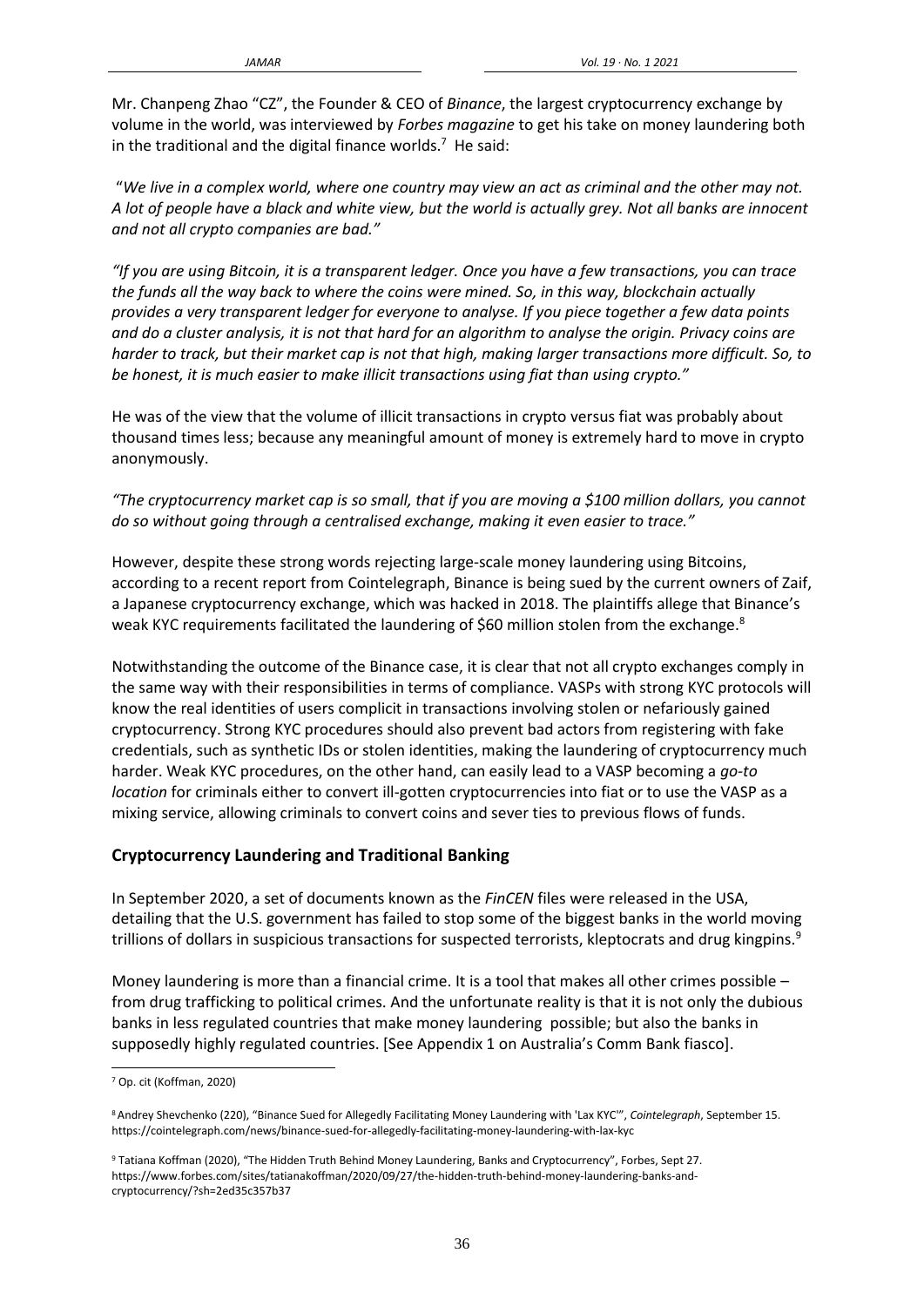In a detailed expose, *BuzzFeedNews* named several of the most trusted banks that were engaging in money laundering. Current investigations show that even after fines and prosecutions, well-known financial institutions such as *JPMorgan Chase, HSBC, Standard Chartered, Deutsche Bank,* and *Bank of New York Mellon* are all involved in moving funds for suspected criminals.<sup>10</sup>

The *Financial Crimes Enforcement Network* ("FinCEN"), an agency within the *US Treasury Department*, charged with combating money laundering, terrorist financing, and other financial crimes. A collection of "suspicious activity reports" offers a window into financial corruption, and how governments are unable or unwilling to stop it. Profits from deadly drug wars, fortunes embezzled from developing countries, and hard-earned savings stolen in Ponzi schemes, all flow through supposedly reputed financial institutions, despite warnings from bank employees.

These reports are available to US law enforcement agencies and other nations' financial intelligence operations. Although FinCEN is aware of the money laundering activities, it lacks the authority to stop it.

The current financial system largely insulates the banks and its executives from prosecution*, so long as the bank files a notice with FinCEN that it may be facilitating criminal activity.* The suspicious activity alert effectively gives the banks a *free pass*. And so, illegal funds continue to flow through banks into various industries from oil to entertainment to real estate, further separating the rich from the poor, while the banks we have grown to trust, make it all possible.

According to the United Nations, the estimated amount of money laundered globally in one year is 2 to 5% of the global GDP, or \$800 billion to \$2 trillion, with more than 90% of money laundering going undetected today.<sup>11</sup>

# **Methods Used to Launder Dirty Fiat Money into Clean Cryptocurrency**

Despite the promise of the open and transparent Blockchain ledger, and the use of *FinTech* and *RegTech* software, there appears to still be ways of turning ill-gotten money in the real world, into clean cryptocurrency. The methods used still follow the traditional money laundering steps of (1) Placement; (2) Layering and (3) Integration. Some of these methods use the 'Dark Web'.

## *The Dark Web*

The dark web was created for people interested in surfing the internet anonymously. Whilst this was useful to escape the oversight and regulation of 'big-brother' governments; unfortunately, some sites within the dark web also often cater to illegal activity.

The dark web is made up of sites that are not indexed by search engines and are only accessible through specialty networks such as *The Onion Router* (ToR). Often, the dark web is used by website operators who want to remain anonymous. The darknet encryption technology routes users' data through a large number of intermediate servers, which protects the users' identity and guarantees anonymity. Due to the high level of encryption, websites are not able to track geolocation and IP of their users, and users are not able to get this information about the host. Thus, communication between darknet users is highly encrypted allowing users to talk, blog, and share files confidentially. The 'Dark Web' is a subset of the 'Deep Web'.

<sup>10</sup> Jason Leopold; et. al., (2020), "8 Things You Need To Know About The Dark Side Of The World's Biggest Banks, As Revealed In The FinCEN Files' BuzzFeedNews, Sepember 25. https://www.buzzfeednews.com/article/jasonleopold/fincen-files-8-big-takeaways

<sup>11</sup> Op. cit (Koffman, 2020)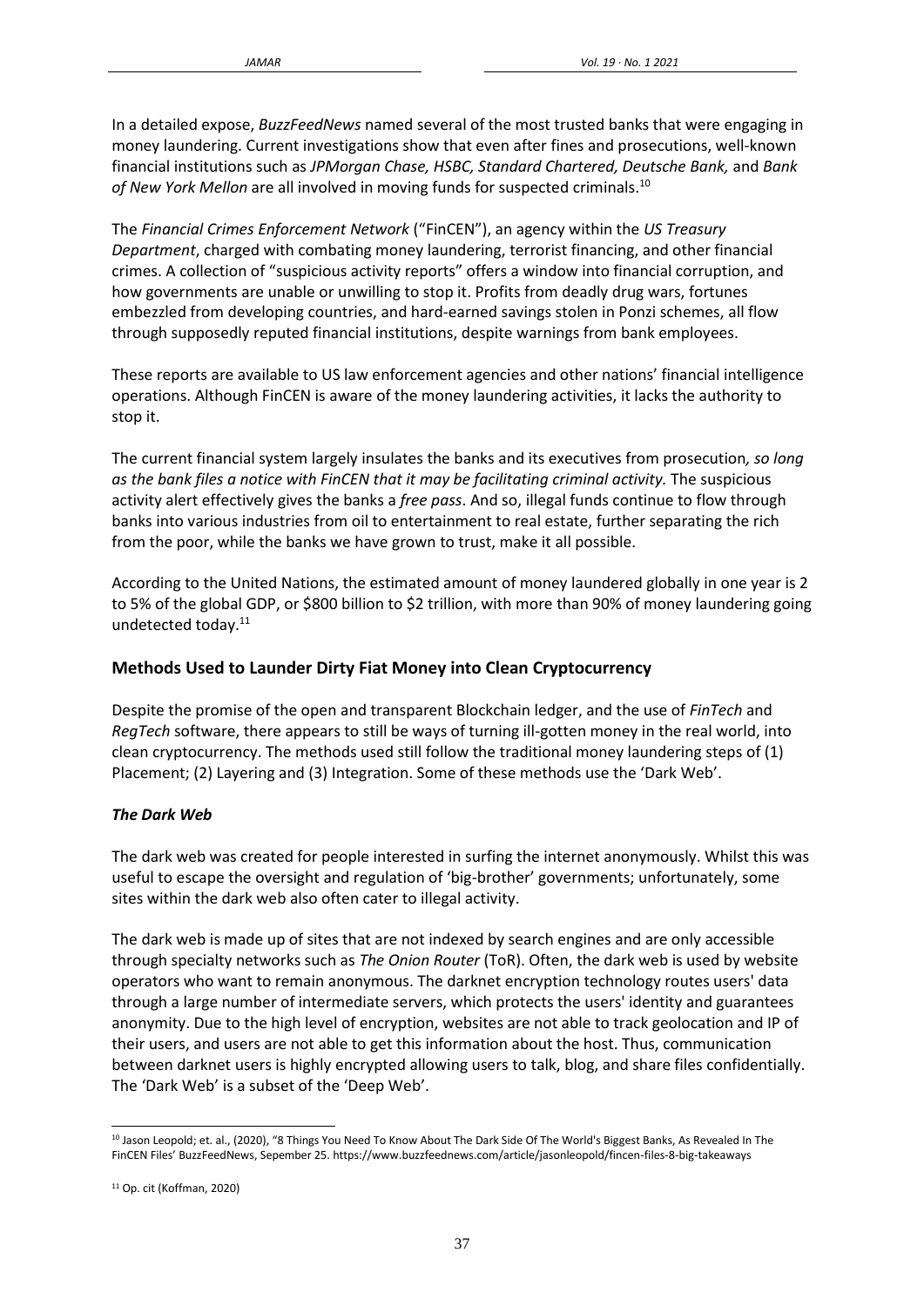The dark web itself is not illegal. It offers plenty of sites that, while often objectionable, violate no laws. You can find, for instance, forums, blogs, and social media sites that cover a host of topics such as politics and sports which are not illegal. As such, using Tor to access and browse the dark web is not illegal. What is illegal is some of the activity that occurs on the dark web. There are sites, for instance, that sell illegal drugs and others that allow you buy firearms illegally. There are also sites that distribute child pornography. Visiting these sites, or making certain purchases, through the dark web is illegal.

# *Bitcoin Mixes (Tumblers)*

There are mixing services available to split up Bitcoin (layering), only to reassemble it later (integration). Bitcoin mixers (also known as "tumblers") purportedly clean dirty cryptocurrency by bouncing it between various addresses, before recombining the full amount through a Bitcoin [BTC](https://partners.etoro.com/B9157_A72407_TClick.aspx) wallet hosted on the dark web, where people can hide their intentions as well as their identity.

A research study undertaken by *Jean-Loup Richet*, a research fellow at *ESSEC*, and carried out with the *United Nations Office on Drugs and Crime*, highlighted new trends in the use of Bitcoin tumblers for money laundering purposes.<sup>12</sup>

Tumblers are a little painstaking to use, and are not free (standard fees will range from 1-3 percent of the cryptocurrency to be mixed).

Here is how it is done according to David Canellis (2018).<sup>13</sup> He says that one would need one Bitcoin wallet hosted on the *'clearnet,'* (a fancy word for the standard internet). Also, one should open two or more Bitcoin wallets that run exclusively on the [dark](https://thenextweb.com/security/2018/11/16/details-of-170000-pakistani-debit-cards-leaked-on-dark-web/) web (there are a few of these wallets available, he says, but you need to be careful, he says).

And of course, one needs some Bitcoin to mix.

To start, Bitcoin is sent from a *clearnet wallet* to one of the hidden *ToR* wallets (placement). These kinds of transactions are called 'hops,' and can be done multiple times across Bitcoin addresses on the Dark Web, adding a layer of obfuscation with every 'hop' (layering).

With it stored on a dark web wallet, it is time to run it through a tumbler. There are many mixing services that claim to be reputable, and charge various fees depending on the level of anonymity requested by the user. The tumbler will automatically split the Bitcoin up across multiple transactions, sending it at randomised intervals to enough ToR-hosted Bitcoin addresses that the ability to link the transactions together in a meaningful way is removed.

Once the tumbling is complete, the Bitcoin supposedly 'clean' enough to deposit on a cryptocurrency exchange to be traded for other cryptocurrencies, or even fiat (integration).

It should be noted that researchers have studied these mixing services to determine just how effective they are. Unfortunately, they found even the most well-known and established ones had serious security and privacy limitations, highlighting the danger of using such services for criminal activities.<sup>14</sup>

<sup>12</sup> Richet, Jean-Loup (2013). "Laundering Money Online: a review of cybercriminals methods, *Cornell University*, June, https://arxiv.org/abs/1310.2368

<sup>13</sup> David Canellis (2018), "Here's How Criminals Use Bitcoin to Launder Dirty Money", *The Next Web,* November. https://thenextweb.com/hardfork/2018/11/26/bitcoin-money-laundering-2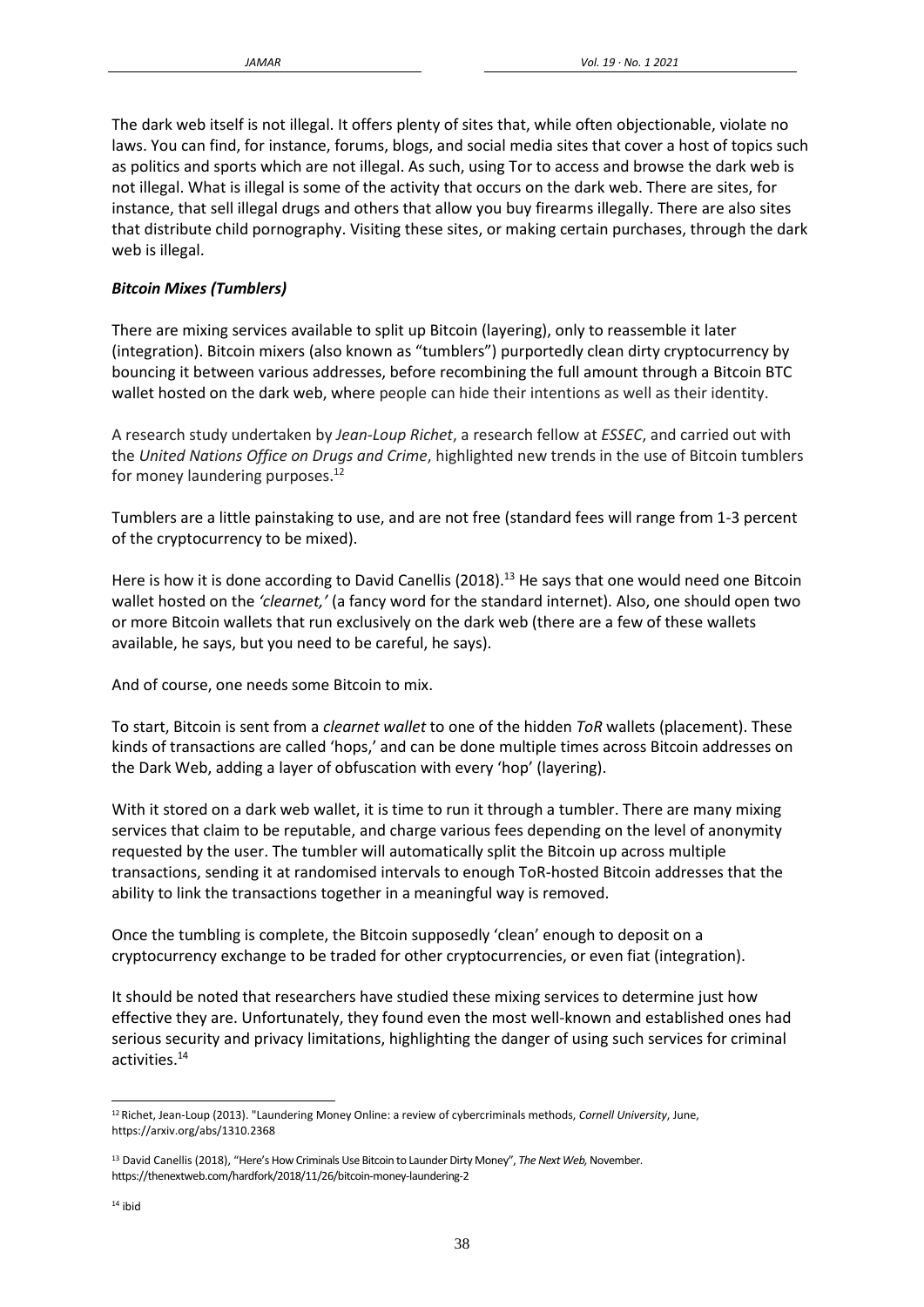#### *Unregulated Bitcoin Exchanges*

Unregulated cryptocurrency exchanges (those without Know-Your-Customer and Anti-Money-Laundering (KYC/AML) procedures, such as identity checks) can also be used to 'clean' Bitcoin, even without using a cryptocurrency mixing service beforehand.

This is done by simply trading the Bitcoin a number of times across various markets. For example, a user can deposit onto an unregulated exchange, swapping it for various *altcoins*. Each time a trader exchanges cryptocurrency for another, they are adding degrees of privacy similar to 'hopping' between wallet addresses. Although, how effective this is depends heavily on the exchange's monitoring technology, so this might not be a totally airtight solution.

The user can then withdraw their cryptocurrency to an external cryptocurrency wallet via other anonymous exchange accounts they own. Depending on the exchange, they could convert it to allegedly 'clean' fiat – but fiat markets on unregulated exchanges are hard to come by, and often short-lived.

#### *Peer-to-Peer Markets*

Inevitably, money launderers turn to shady peer-to-peer markets and other nefarious deeds to turn their Bitcoin into cash. Researchers have found that unregulated cryptocurrency exchanges receive an overwhelming majority of the internet's dirty Bitcoin. Even worse, the exchanges in countries where there are little-to-no AML regulations receive 36-times more Bitcoin from money launderers than those with appropriate rules in place.

Researchers estimated that *after* Bitcoin has been cleaned on exchanges, 97 percent of it ends up in countries with extremely lax KYC/AML regulations. In 2016, Dutch police swooped on an international money laundering ring, seizing bank accounts, Bitcoin, luxury cars and ingredients for ecstasy.

## *Digital Currency Exchanger*

Another related approach was to use a *digital currency exchanger* service which converted Bitcoin into an online game currency (such as gold coins in World of Warcraft) that will later be converted back into money. It is also worth mentioning there are slightly less illegal (but still questionable) uses of these mixing services. In particular, regulated exchanges like *Coinbase* monitor their networks for possible interactions with prohibited cryptocurrency gambling sites. As such, cleaning digital funds exposed to blockchain casinos before depositing to Coinbase and the like is an oftencited use-case, beyond the *ultra-illegal money laundering.*

## **Recent Research into Digital Money Laundering Activities**

Effective Know-Your-Customer (KYC) protocols are a vital part of any anti-money laundering (AML) regime. When done right, KYC processes can help financial institutions better understand and manage their risks and prevent money laundering. However, it is one thing to have strong KYC guidelines on paper and another to implement them. By analysing and probing the KYC processes of over 800 VASPs in over 80 countries, an organisation called *CipherTrace* geographically located where weak and porous KYC protocols could be exploited by money launderers, criminals, and extremists.<sup>15</sup>

<sup>15</sup> CipherTrace (2020) Geographic Risk Report: VASP KYC by Jurisdiction, *CipherTrace Cryptocurrency Intelligence*, October. https://ciphertrace.com/2020-geo-risk-report-on-vasp-kyc/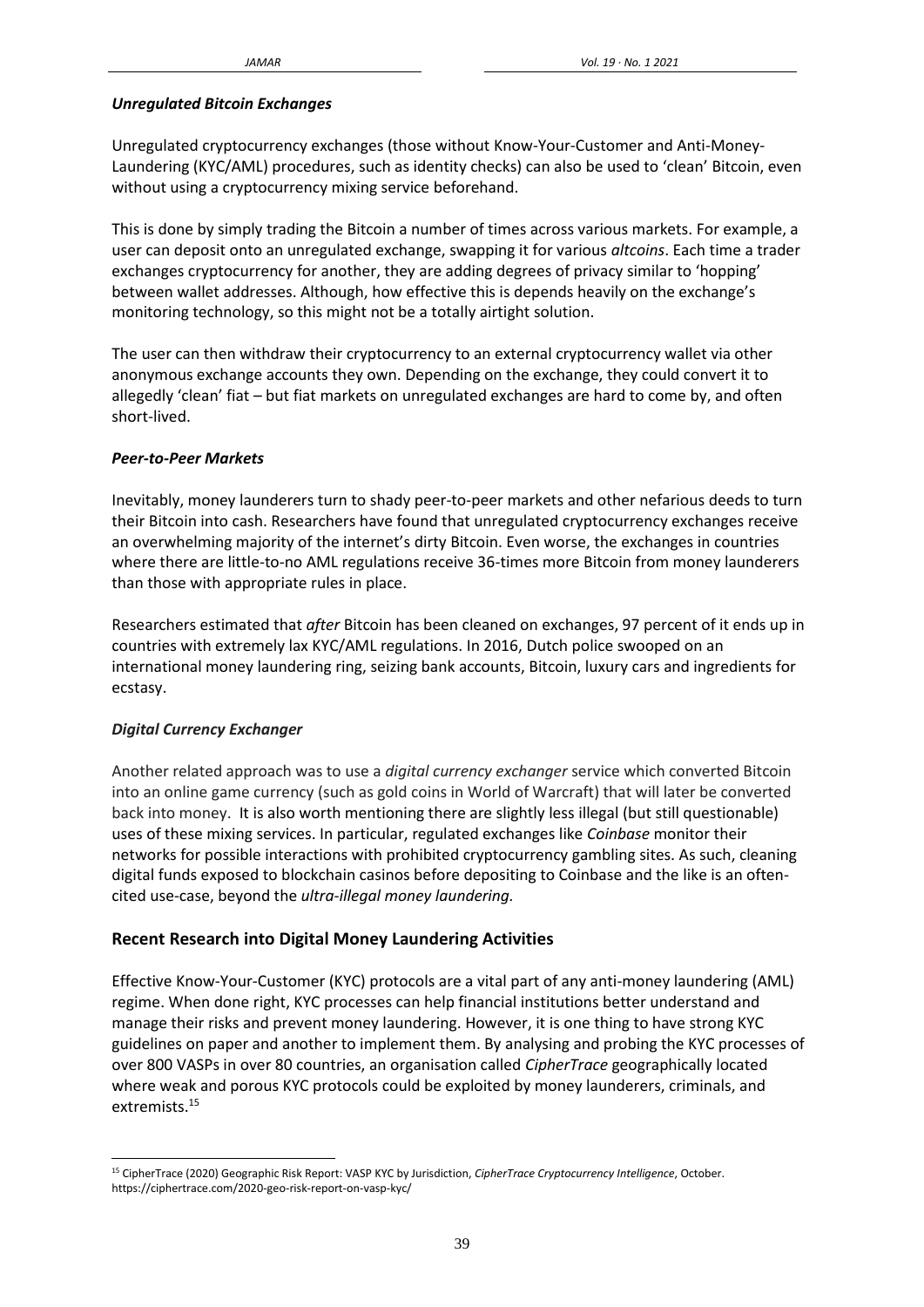*CipherTrace* research has discovered that in 2020, 56% of VASPs globally have weak or porous KYC processes, meaning money launderers can use these VASPs to deposit or withdrawal their ill-gotten funds with very minimal to no KYC. The more porous VASPs that allow deposits and withdrawals up to a specified dollar amount with little to no KYC risk of needing to use conventional money laundering tricks – like structuring to fly under the radar with small frequent deposits.

The European Union (EU) has issued in 2018 the *5th Anti-Money Laundering Directive (AMLD5)* with amendments introduced to better equip the EU to prevent the financial system from being used for money laundering and for funding terrorist activities (Figure 2). Despite this, *CipherTrace* researchers have discovered that Europe has the highest count of VASPs with deficient KYC procedures. Sixty percent of European VASPs have weak or porous KYC.



**Figure 2**

When looking at the weakest KYC countries in the world, *CipherTrace* analysts discovered that 60% of the top 10 worst KYC countries in the world are in Europe, 20% are in Latin American and Caribbean countries, and the final 20% are in APAC countries. US, Singapore, and UK Host the most VASPs with KYC Deficiencies (see Figure 3).

The US, Singapore, and the UK lead as the countries with the highest number of VASPs with weak or porous KYC. Although these regions host a higher volume of VASPs in general, the large count of VASPs in these countries that require little to no KYC demonstrates the ease and volume of potential off-ramps for money launderers.

Three-Quarters of African-Domiciled VASPs with Weak or Porous KYC are Domiciled in the Seychelles.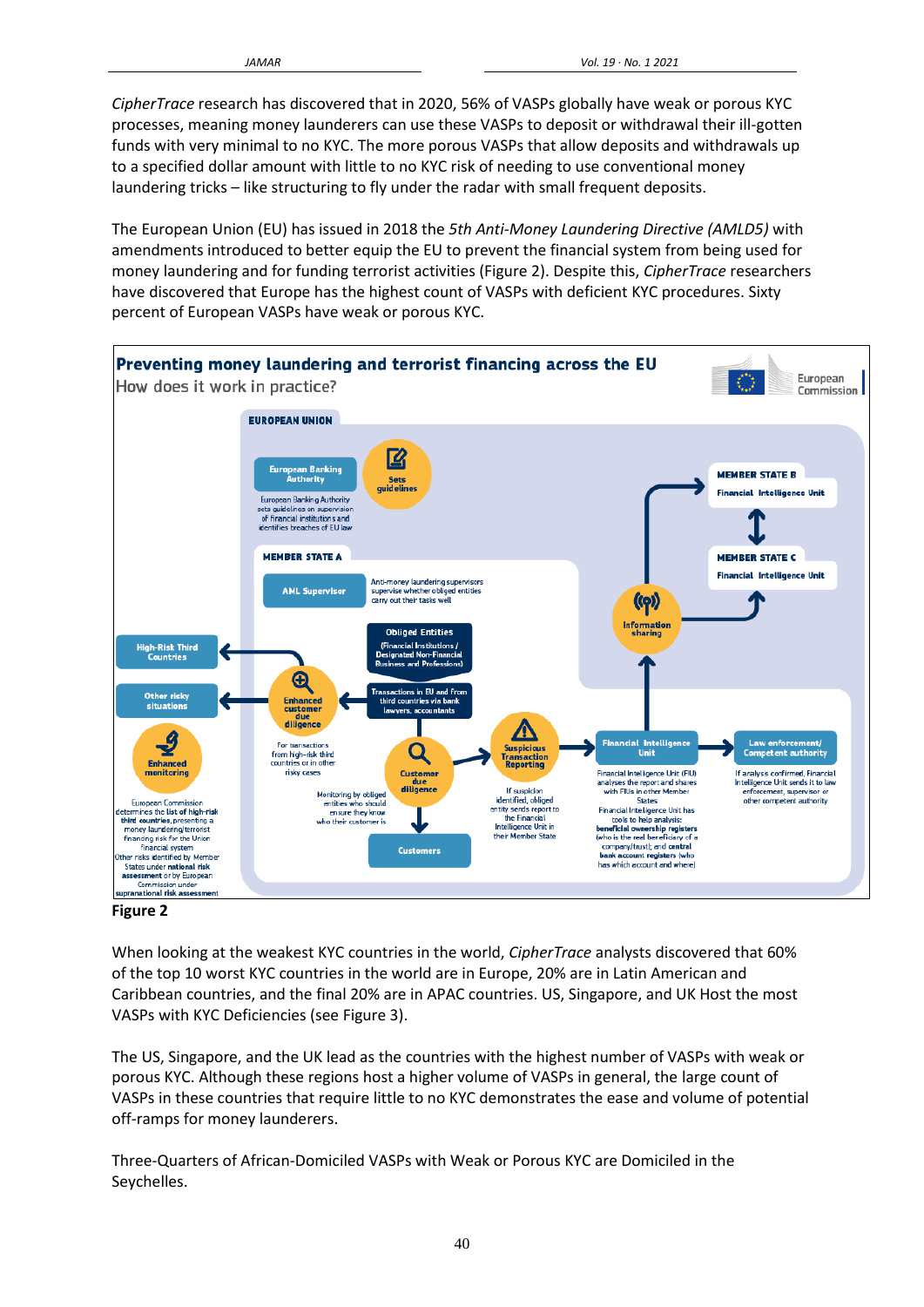



# *Decentralised Finance (DeFi)*

This is the newest tool in the digital laundry. In contrast to the decentralisation of money through Bitcoin, DeFi aims for a broader approach of generally decentralising the traditional financial industry. The core of the initiative is to open traditional financial services to everyone, in providing a permissionless financial service ecosystem based on blockchain infrastructure.

DeFi is defined as: "An ecosystem comprised of applications built on top of public distributed ledgers, *for the facilitation of permissionless financial services."*

Broadly speaking, DeFi is an ambitious attempt to decentralise core traditional financial use cases like trading, lending, investment, wealth management, payment and insurance on the blockchain. DeFi is based on Decentralised Applications (dApps) or protocols. By running these dApps on a blockchain, it provides a peer-to-peer financial network. Like Lego building blocks, every dApp can be combined with each other. Smart contracts work as connectors — comparable with perfectly specified APIs in traditional systems.

Overall, the blockchain-powered space of Decentralised Finance (DeFi) is still nascent but offers a compelling value proposition whereby individuals and institutions make use of broader access to financial applications without the need for a trusted intermediary. Especially people previously without access to such financial services could benefit from this development. At this point in time DeFi is a minuscule format; although it there is the promise that it will grow into a full-fledged capital market.

As can be seen, DeFi's permissionless transaction volume creates regulatory risks. The USD value locked in DeFi has grown exponentially in 2020, reaching 16 billion USD. Combine this growth with the fact that DeFi protocols are designed to be permissionless—meaning anyone in any country is able to access them without any regulatory compliance— and it's clear that DeFi has the potential to become a haven for money launderers.<sup>16</sup>

<sup>16</sup> Op cit (CipherTrace, 2020).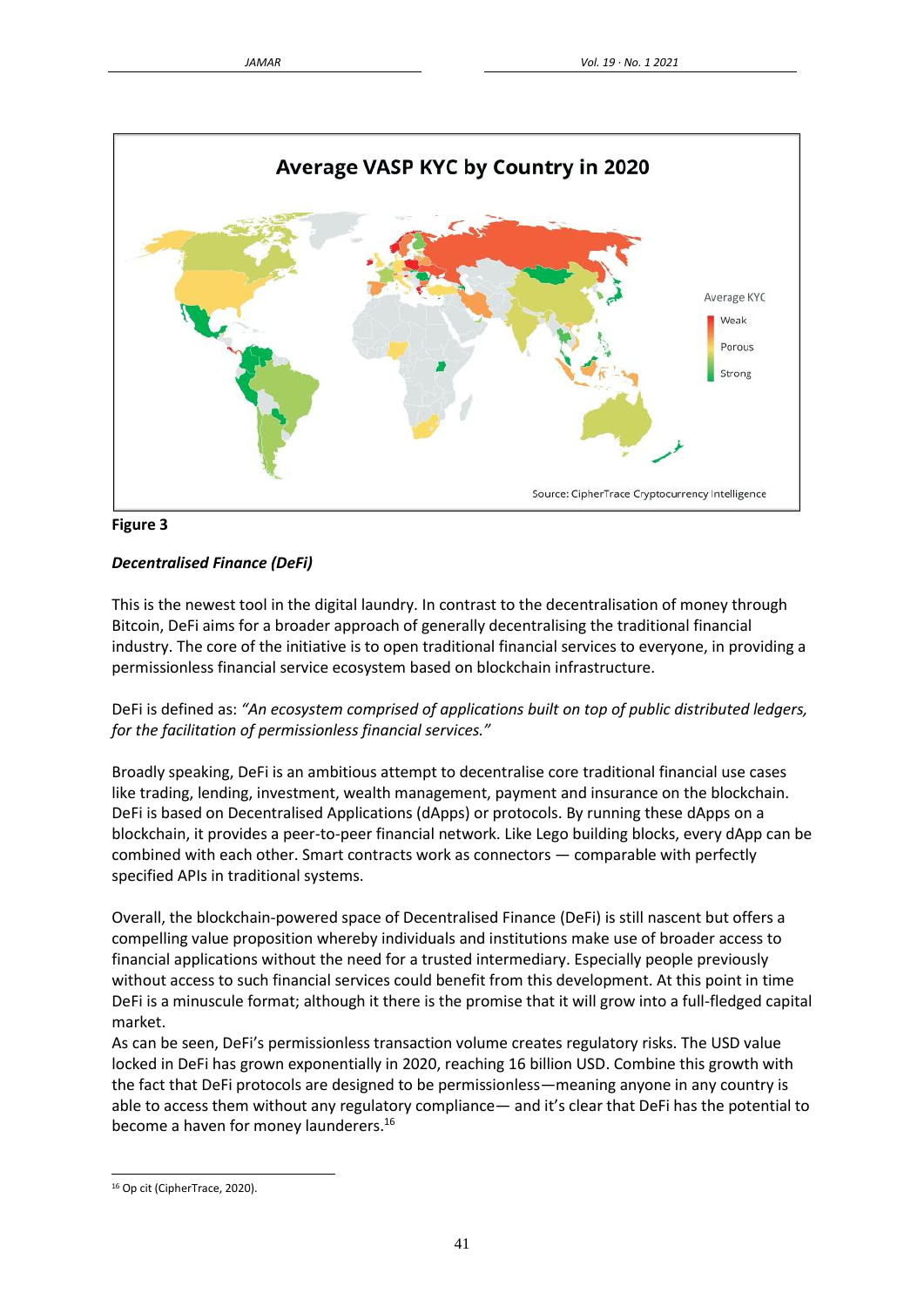#### **Summary**

Money laundering risk is a real risk not only in the banking and finance institutions, but also in legal, accounting and real estate professions. In addition, organisations that deal in large quantities of cash – such as Casinos and Distilleries – need to be aware of the risks posed. These risks are enhanced with the advent of crypto currencies such as Bitcoin.

Frontline officers should be adequately competent in discharging their duties. Even if the banking institutions are equipped with automated risk management solutions, such as *FinTech* and *RegTech*, human expertise and instinct are indispensable in assessing money laundering risk. With the vulnerability of banking institutions in terms of exposure to money laundering in both traditional and digital currencies, satisfactory money laundering risk assessment is vital.

In banking institutions, the frontline officers who are dealing with customers for banking activities such as opening an account, savings, withdrawal and remittance are the frontline of defense responsible to undertake money laundering risk assessment. With the increasing incidence of online banking (even before the Covid-19 lockdowns) the expertise and instincts of a bank manager has been transferred to a computer algorithm. The need therefore to strict online KYC processing is vital in both traditional and digital currency transactions.

Effective Know-Your-Customer (KYC) protocols are a vital part of any anti-money laundering (AML) regime. When done right, KYC processes can help financial institutions better understand and manage their risks and prevent money laundering. However, it is one thing to have strong KYC guidelines on paper and another to implement them.

Further TTR notification is an absolute obligation. The case of the CBA is highlighted in this paper. Once the bank decided to allow cash deposits of more than \$10,000 it had to make *absolutely* sure the automatic computer notification triggers worked.

Digital tokens (cryptocurrencies) are a new asset class, powered by Blockchain technologies. One of the early cryptocurrencies using blockchain technology was 'Bitcoin'.

A 'Blockchain' is built-up, using a 'Triple-Entry' accounting system. All accounting transactions are recorded in a general ledger (GL). The two standard entries are for receipts (credits) and payments (debits). The third entry, that is unique to a Blockchain is a verifiable cryptographic receipt of the transaction.

As such, unlike a standard GL of today that is kept under the control of one organisation; a blockchain (in its purest form) is a common ledger that is accessible to everyone and controlled by no one. One of a blockchain's distinguishing features is that it locks-in (or "chains") cryptographically verified transactions into sequences of lists (or "blocks"). The system uses complex mathematical functions to arrive at a definitive record of who owns what, when, where and how. Properly applied, a blockchain can help assure data integrity, maintain auditable records, and even, in its latest iterations, render financial contracts into programmable software.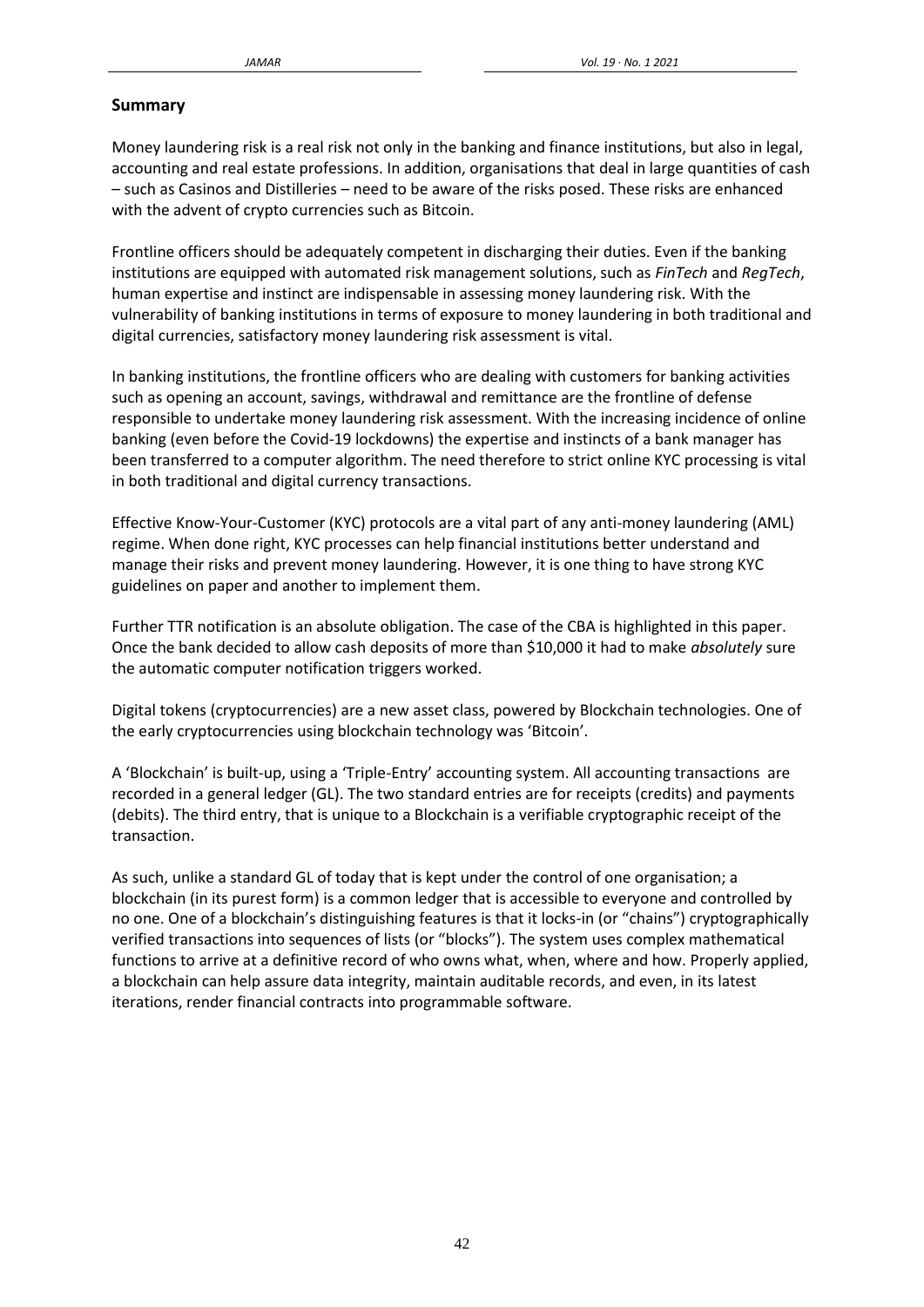# **Appendix 1: Commonwealth Bank of Australia (CBA) Case**

In Australia, cash dealers (especially Banks) are required to report international funds transfer instructions (IFTIs) and significant cash transactions (SCTRs) to AUSTRAC electronically rather than on paper, where the cash dealer has the technical means to do so and their reporting volumes exceed *50 forms per year (*all types aggregated). Suspect transaction reports (SUSTRs) may continue to be reported on paper, although this is not AUSTRAC's preference.

The business news that has dominated Australia in early August 2017 was the crisis that hit the Commonwealth Bank of Australia (CBA); which involved allegations of 53,700 contraventions of money laundering and terror financing laws by the Bank. It was alleged that repeated warnings were sent to the bank by the Australian Federal Police and Austrac (an Australian Federal organisation set up to implement the *Anti-Money Laundering and Counter-Terrorism Financing Act of 2006*).

Against this backdrop, let us consider what exactly CBA was being accused of. The newspaper headlines screamed "53,000-plus money laundering breaches". Technically, this is correct. There were 53,506 'threshold transaction reporting' (TTR) failures, i.e. the mandatory reporting to *Austrac* of any single cash deposit of \$10,000 or more.

Apparently, the only reason that CBA had so many of these TTR infringements is that back in 2011 it broke ranks with other big banks in Australia and allowed cash deposits of up to \$20,000 in its socalled "intelligent" ATMs (IDMs) – other big banks limited such cash deposits (and still limits them) to \$5000; and a coding error resulted in not reporting such to Austrac.

There were supposedly mass deposits by syndicates, many with fake names, others featuring zombie account owners — flushing hundreds of millions of dollars in cash through CBA smart ATMs, with money then going offshore and in and out of other accounts. The new term *"cuckoo smurfing"* was introduced into banking parlance.

Now the customers of other big banks in Australia were still making a \$20,000 deposit "at one time" - they just needed to break it down into (say) four \$5,000 successive transactions so as not to be caught by the mandatory TTR reporting to Austrac. However, those "four \$5000 successive" deposits *should have*, one assumes, be caught by the separate "suspicious matter report (SMR)" obligations of the banks.

Now it is common knowledge of most Australian businesspeople that cash deposits of more than \$10,000 are going to be reported (to someone); and any criminal or terrorist who is dealing in dirty cash will know this in even more detail - and not deposit cash above this limit. This is the reason for also having the SMRs: to pick up deliberate and structuring of cash deposits *below* \$10,000.

In fact, as Austrac itself has noted, in the CBA case of the 53,506 TTR breaches, only 1,640 related to money-laundering parties, (amounting to \$17.3 million); and only a further six might have been considered to be terrorism related. The SMR breaches amounted to 245; where the CBA allegedly failed to lodge a more specific SMR on time or failed to monitor customers.<sup>17</sup>

<sup>17</sup> ibid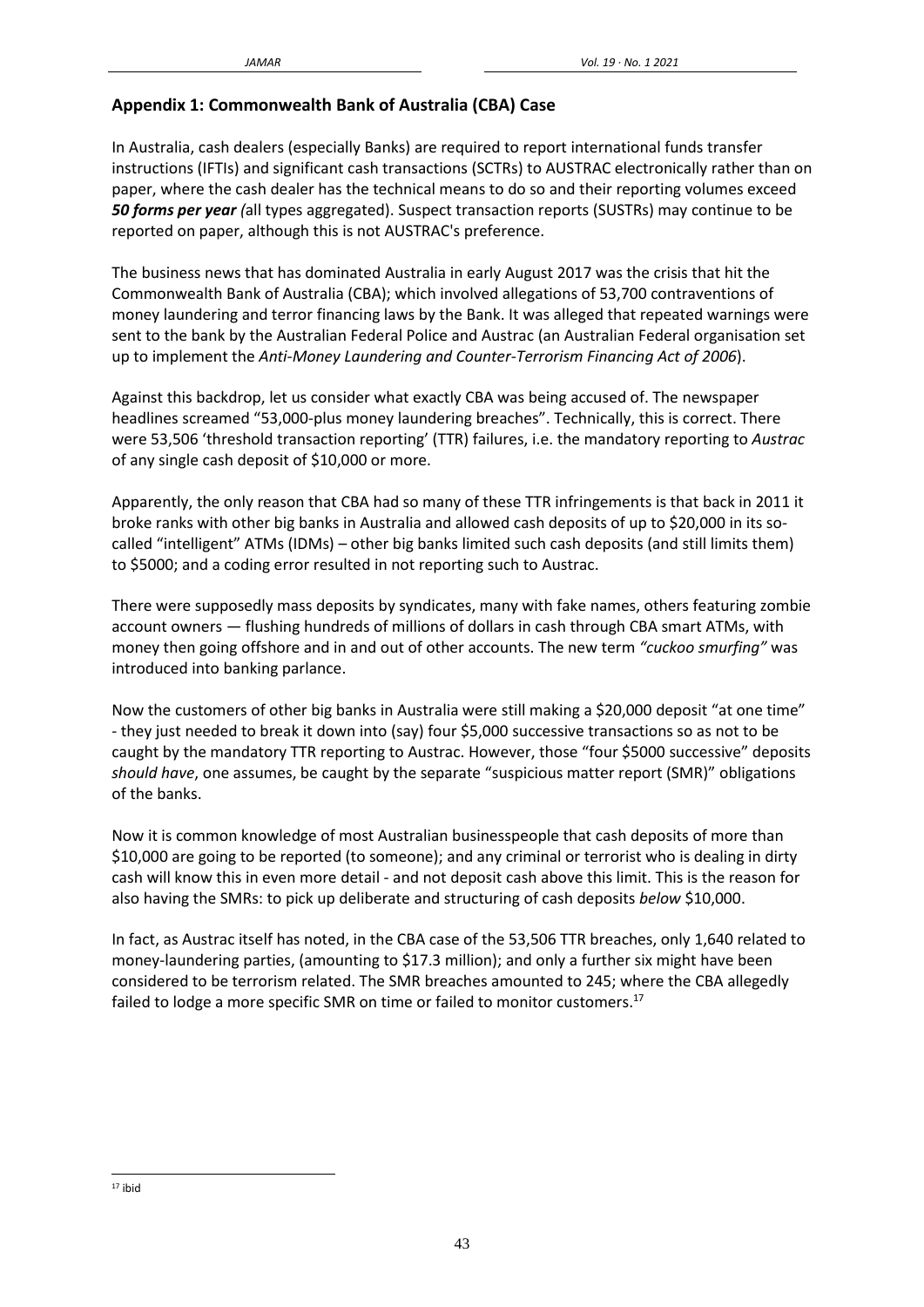#### **Appendix 2: Crown Casino Case**

In 2019, it was reported in the Australian media that the high-roller room at Crown's Melbourne casino, which was run by the Suncity junket company, was operating "a cash desk" and accepting cash deposits from patrons. In return for bringing high rollers from overseas, junkets were permitted to share in the takings of the casino and often operate their own high-roller facilities within the  $casino.<sup>18</sup>$ 

*In fact, Crown sales staff were told to divide Chinese gamblers into four categories: minnows, catfish, guppies and whales, and offer them gifts, "lucky money" and private jets.<sup>19</sup>*

Then in October 2019, the ABC TV in Australia aired footage of cash being handed over in the Suncity room in a blue Aldi cooler bag. Cash deposits outside the casino's cage operations, where the identity of patrons and deposits are recorded, raise serious risks of money laundering and of breaching licence conditions.<sup>20</sup>

As a result of all this publicity, when Crown wanted a licence for its Casino in New South Wales, the Parliament of NSW set up an enquiry as to its fitness to hold a licence. The result was the *Bergin report*, which was released in February 2021. It which followed a year-long probe into the casino operator; especially its activities in the Casino it was already operating in Melbourne, Victoria. It found there was "no doubt" money laundering involving an international drug trafficking syndicate occurred at the company's Melbourne casino.

The *Bergin report* that showed that the Crown casinos effectively had become bankers to some of the world's worst crime syndicates.<sup>21</sup> International gangsters have been using Australia's respectability to turn criminal billions into "clean" money, processed through the gambling tables, that they can then spend and invest with impunity. The Bergin report also found the company "disregarded" the welfare of its staff who were detained in China, accused of illegally promoting gambling in a country where it is illegal to do so. It also said the casino had partnerships with "junket" tour operators linked to organised crime. $^{22}$ 

Even worse was evidence that showed that this Australian Funpark for felons could be open to exploitation by hostile foreign powers. In fact, the *Australian Security Intelligence Organisation (ASIO)* suspected that Crown casino agents gamble cash in Australian casinos to disguise its origin. They could then give it to politicians and political parties as donations or favours, seeking to buy influence. Their aim is not just business favours. Their aim is to turn Australian policy in favour of a foreign government. In short, to subvert Australian sovereignty.

The Bergin report reminds regulators in every country running Casinos that the channels for covert, coercive or corrupt foreign influence remain wide open. The Australia federal agency that tracks illegal money flows, the *Australian Transaction Reports and Analysis Centre*, or AUSTRAC, noted in a December 2020 report that: *"transactions indicate that entities who may be of concern from a*

<sup>18</sup> Anne Davies (2020), "Crown casino inquiry chair tells CEO money laundering allegations 'extraordinarily troubling'", *The Guardian*, September 23. https://www.theguardian.com/australia-news/2020/sep/23/crown-casino-inquiry-chair-tells-ceo-money-launderingallegations-extraordinarily-troubling

<sup>19</sup> Nick McKenzie, Nick Toscano and Grace Tobin (2019), "Gangsters, gamblers and Crown casino: How it all went wrong", *The Age,* July 27. https://www.theage.com.au/business/companies/gangsters-gamblers-and-crown-casino-how-it-all-went-wrong-20190725-p52aqd.html

<sup>20</sup> Richard Willingham (2019), "Crown Casino whistleblower alleges gambling giant skirting money-laundering laws", *ABC News*, October 15. https://www.abc.net.au/news/2019-10-15/crown-whistle-blower-fresh-claims-treatment-of-high-rollers/11601232

<sup>&</sup>lt;sup>21</sup> Op. cit. (Parliament of New South Wales, 2021).

<sup>22</sup> Paul Sakkal (2021), "Andrews urged to launch urgent probe into Crown's Melbourne operation", *The Age*, February 10, Business, p. 1,3.